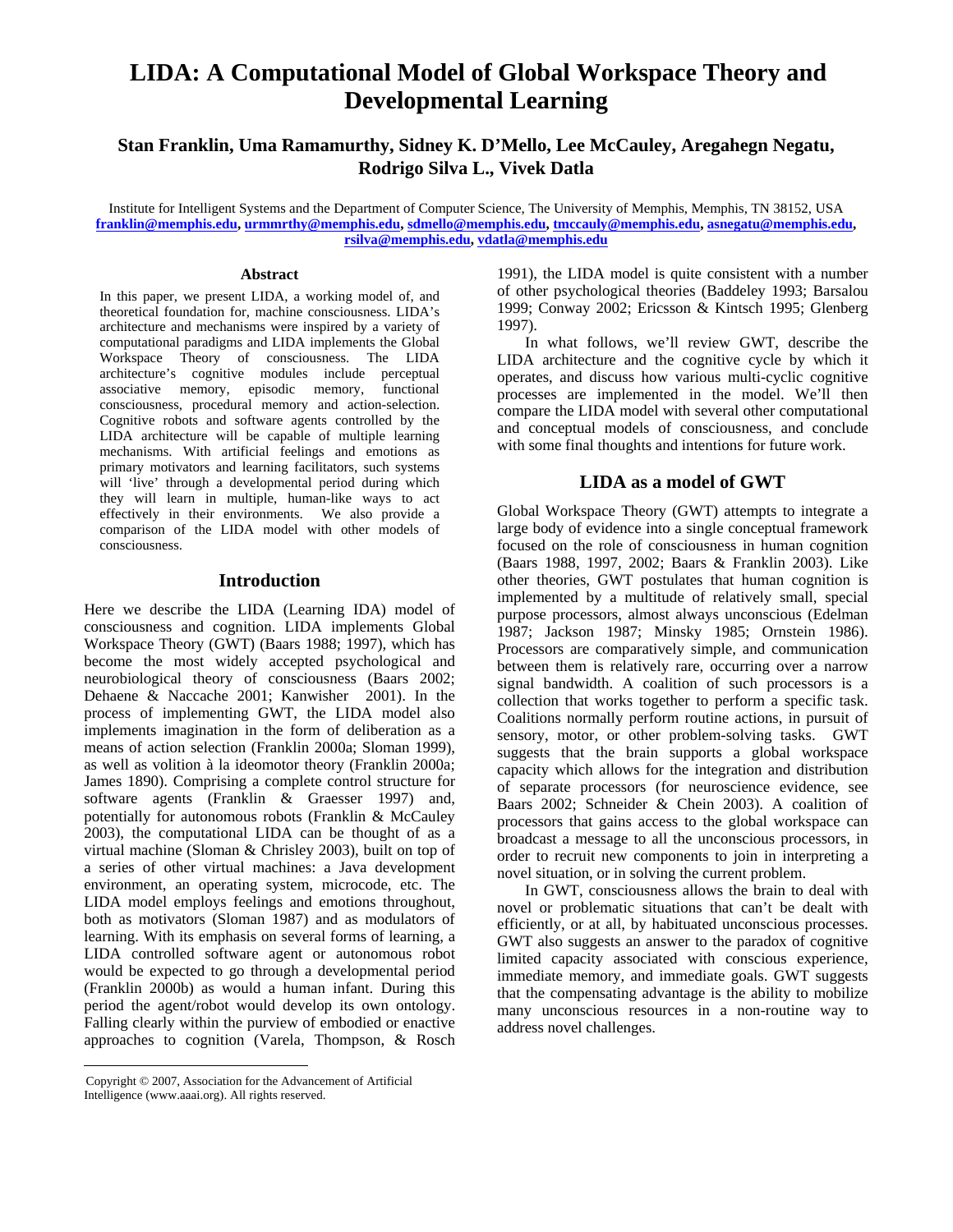GWT offers an explanation for consciousness being serial in nature rather than parallel as is common in the rest of the nervous system. Messages broadcast in parallel would tend to overwrite one another making understanding difficult. It similarly explains the limited capacity of consciousness as opposed to the huge capacity typical of long-term memory and other parts of the nervous system.

LIDA is a proof of concept model for GWT. Almost all the tasks in this model are accomplished by codelets (Hofstadter & Mitchell 1994) representing the processors in GWT. Codelets are small pieces of code, each running independently. A class of codelets called *attention codelets* - each looks out for situations of interest to them, and attempt to bring them to 'consciousness' spotlight. A broadcast then occurs to all the processors in the system to recruit resources to handle the current situation. The LIDA model also implements the seriality of consciousness in GWT with the *cognitive cycle* described later in this paper. Further the LIDA model addresses a vast expanse of cognitive processes including perception, various memory systems, action selection, developmental learning mechanisms, feelings and emotions, deliberation, voluntary action, non-routine problem solving and automatization.

# **The LIDA Architecture**

The LIDA architecture is partly symbolic and partly connectionist with all symbols being grounded in the physical world in the sense of Brooks (1986). The mechanisms used in implementing the several modules have been inspired by a number of different 'new AI' techniques (Brooks 1986; Drescher 1991; Hofstadter & Mitchell 1994; Jackson 1987; Kanerva 1988; Maes 1989). We now describe LIDA's primary mechanisms.

### **Perceptual Associative Memory**

LIDA perceives both exogenously and endogenously with Barsalou's perceptual symbol systems serving as a guide (1999). The perceptual knowledge-base of this agent, called perceptual associative memory, takes the form of a semantic net with activation called the slipnet, a la Hofstadter and Mitchell's Copycat architecture (1994). Nodes of the slipnet constitute the agent's perceptual symbols, representing individuals, categories, relations, etc. It should be noted that any node can be traced back to its primitive feature detectors that are grounded in reality and change according to the sensors of the agent in question. Pieces of the slipnet containing nodes and links, together with perceptual codelets with the task of copying what is being currently perceived to working memory, constitute Barsalou's perceptual symbol simulators (1999). Together they constitute an integrated perceptual system for LIDA, allowing the system to recognize, categorize and understand.

### **Workspace**

LIDA's workspace is analogous to the preconscious buffers of human working memory. Perceptual codelets write to the workspace as do other, more internal codelets. Attention codelets watch what is written in the workspace in order to react to it. Items in the workspace decay over time, and may be overwritten.

Another pivotal role of the workspace is the building of temporary structures over multiple cognitive cycles (see below). Perceptual symbols from the slipnet are assimilated into existing relational and situational templates while preserving spatial and temporal relations between the symbols. The structures in the workspace also decay rapidly.

# **Episodic Memory**

Episodic memory in the LIDA architecture is composed of a declarative memory for the long term storage of autobiographical and semantic information as well as a short term transient episodic memory similar to Conway's (2001) sensory-perceptual episodic memory with a retention rate measured in hours. LIDA employs variants of sparse distributed memory to computationally model declarative and transient episodic memory (Kanerva 1988; Ramamurthy, D'Mello, & Franklin 2004). Sparse distributed memory is a content addressable, associative memory that shares several functional similarities to human long term memory (Kanerva 1988).

# **Functional Consciousness**

LIDA's 'consciousness' module implements Global Workspace theory's (Baars 1988) processes by codelets. These are specialized for some simple task and often play the role of a daemon watching for an appropriate condition under which to act. The apparatus for functional 'consciousness' consists of a coalition manager, a spotlight controller, a broadcast manager, and attention codelets that recognize novel or problematic situations. Please see the discussion above, and the description of the cognitive cycle below for more details.

# **Procedural Memory**

Procedural memory in LIDA is a modified and simplified form of Drescher's schema mechanism (1991), the scheme net. Like the slipnet of perceptual associative memory, the scheme net is a directed graph whose nodes are (action) schemes and whose links represent the 'derived from' relation. Built-in primitive (empty) schemes directly controlling effectors are analogous to motor cell assemblies controlling muscle groups in humans. A scheme consists of an action, together with its context and its result. At the periphery of the scheme net lie empty schemes (schemes with a simple action, but no context or results), while more complex schemes consisting of actions and action sequences are discovered as one moves inwards. In order for a scheme to act, it first needs to be instantiated and then selected for execution in accordance with the action selection mechanism described next.

# **Action Selection**

The LIDA architecture employs an enhancement of Maes' behavior net (1989) for high-level action selection in the service of feelings and emotions. Several distinct feelings and emotions operate in parallel, perhaps varying in urgency as time passes and the environment changes. The behavior net is a digraph (directed graph) composed of behaviors (instantiated action schemes) and their various links. As in connectionist models, this digraph spreads activation. The activation comes from four sources: from pre-existing activation stored in the behaviors, from the environment, from feelings and emotions, and from internal states. To be acted upon, a behavior must be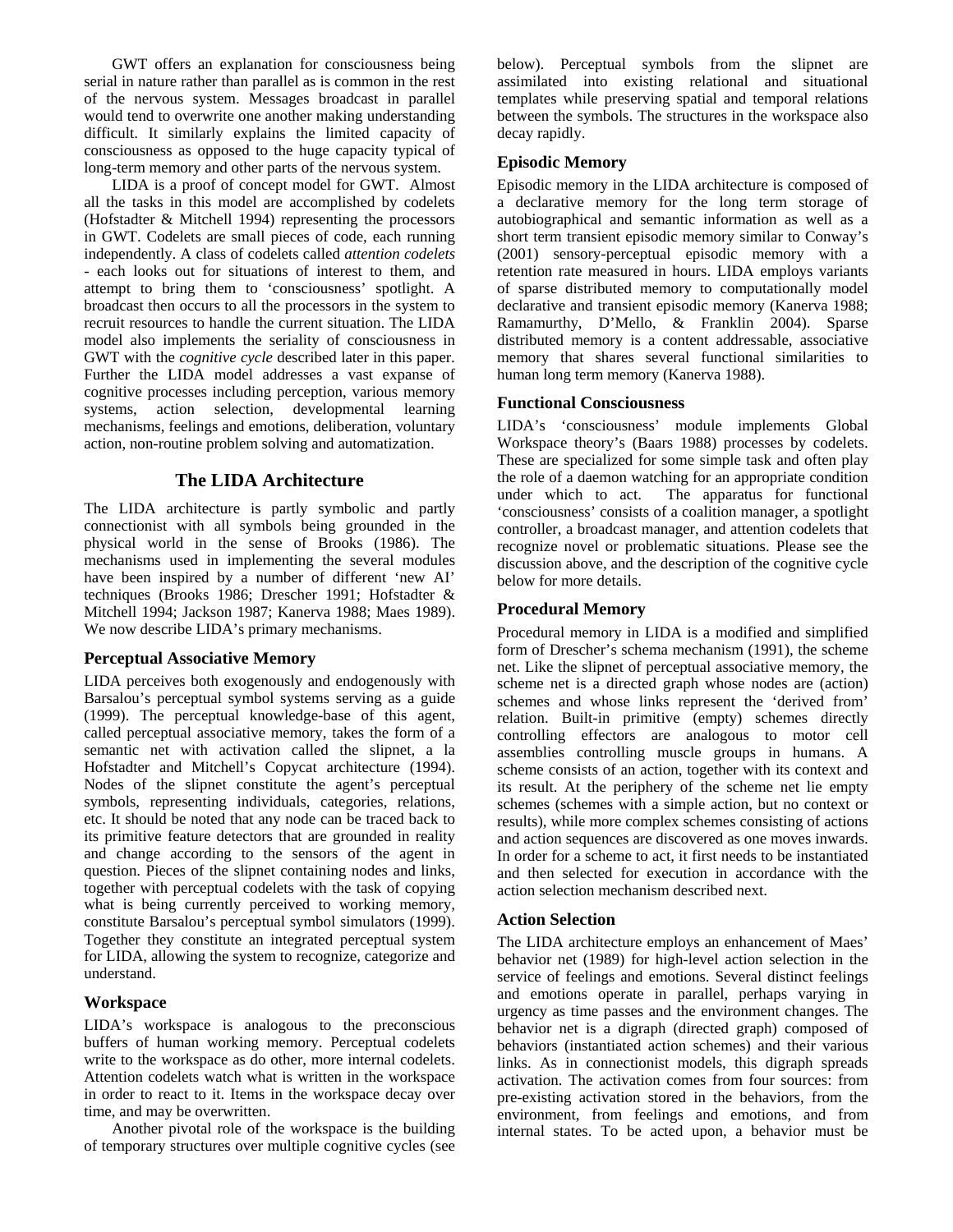executable, must have activation over threshold, and must have the highest such activation.

# **The LIDA Cognitive Cycle**

Be it human, animal, software agent or robot, every autonomous agent within a complex, dynamic environment must frequently and cyclically sample (sense) its environment and act on it, iteratively, in what we call a cognitive cycle (Franklin et al., 2005). Cognitive cycles are flexible, serial but overlapping cycles of activity usually beginning in perception and ending in an action. We suspect that cognitive cycles occur five to ten times a second in humans, cascading so that some of the steps in adjacent cycles occur in parallel (Baars & Franklin 2003). Seriality is preserved in the conscious broadcasts. We now describe the cognitive cycle dividing it into nine steps.

**1) Perception.** Sensory stimuli, external or internal, are received and interpreted by perception producing the beginnings of meaning.

**2) Percept to preconscious buffer.** The percept, including some of the data plus the meaning, as well as possible relational structures, is stored in the preconscious buffers of LIDA's working memory (workspace). Temporary structures are built.

**3) Local associations.** Using the incoming percept and the residual contents of working memory, including emotional content, as cues, local associations are automatically retrieved from transient episodic memory and from declarative memory, and stored in long-term working memory.

**4) Competition for consciousness.** Attention codelets view long-term working memory, and bring novel, relevant, urgent, or insistent events to consciousness.

**5) Conscious broadcast.** A coalition of codelets, typically an attention codelet and its covey of related information codelets carrying content, gains access to the global workspace and has its contents broadcast. In humans, this broadcast is hypothesized to correspond to phenomenal consciousness.

**6) Recruitment of resources.** Relevant schemes respond to the conscious broadcast. These are typically schemes whose context is relevant to information in the conscious broadcast. Thus consciousness solves the relevancy problem in recruiting resources.

**7) Setting goal context hierarchy.** The recruited schemes use the contents of consciousness, including feelings/emotions, to instantiate new goal context hierarchies (copies of themselves) into the behavior net, bind their variables, and increase their activation. Other, environmental, conditions determine which of the earlier goal contexts also receive variable binding and/or additional activation.

**8) Action chosen.** The behavior net chooses a single behavior (scheme, goal context), from a just instantiated behavior stream or possibly from a previously active stream. Each selection of a behavior includes the generation of an expectation codelet (see the next step).

**9) Action taken.** The execution of a behavior (goal context) results in the behavior codelets performing their specialized tasks, having external or internal consequences, or both. LIDA is taking an action. The acting codelets also include at least one expectation codelet whose task it is to monitor the action, bringing to consciousness any failure in the expected results.

# **Multi-cyclic Processes in LIDA**

Higher order cognitive processes such as reasoning, problem solving, imagination, etc., in LIDA, occur over multiple cognitive cycles. We now describe deliberation, voluntary action, non-routine problem solving, and automatization as some of the multi-cyclic processes that are accommodated by the LIDA system. The mechanisms that realize these processes are typically implemented as behavior streams in procedural memory.

# **Deliberation**

When we humans are faced with a problem to solve, we often create in our mind different strategies or possible solutions. We imagine the effects of executing each strategy or trial solution without actually doing so. This is similar to a kind of internal virtual reality. Eventually, we decide upon one strategy or trial solution, and try solving the problem using it. This process is called deliberation (Sloman 1999). During the deliberation process several, possibly conflicting ideas compete to be selected as the strategy or solution of the problem. One such is chosen voluntarily. Deliberation in LIDA is implemented by utilizing conscious information to create scenarios and evaluate their utilities (Franklin 2000b).

# **Voluntary Action**

Voluntary actions involve a conscious deliberation on the decision to take an action. William James proposed the *ideomotor theory* of voluntary action (1890). James suggests that any idea (internal proposal) for an action that comes to mind (to consciousness) is acted upon unless it provokes some opposing idea or some counter proposal. GWT adopts James' ideomotor theory "as is" (Baars 1988) and provides a functional architecture for it. The LIDA model furnishes an underlying mechanism that implements the ideomotor theory of volition (Franklin 2000b).

The players in this decision making process include *proposing* and *objecting* attention codelets and a *timekeeper* codelet. A proposing attention codelet's task is to propose a certain action on the basis of its particular pattern of preferences. The proposing attention codelet brings information about itself and the proposed action to "consciousness" so that if no other objecting attention codelet objects (by bringing itself to "consciousness" with an objecting message), and if no other proposing attention codelet makes a different proposal within a given span of time, the timekeeper codelet will decide on the proposed action. If an objection or a new proposal is made in a timely fashion, the timekeeper codelet stops timing or resets the timing for the new proposal.

### **Non-Routine Problem Solving**

With the help of its consciousness mechanism, LIDA has the ability to deal with novel instances of routine situations. However, in order to efficiently handle novel, problematic, and unexpected situations, the model needs some form of non-routine problem solving. In general non-routine problem solving refers to the ability to devise solutions to novel problematic situations. This type of solution is generally referred to as *meshing*, where humans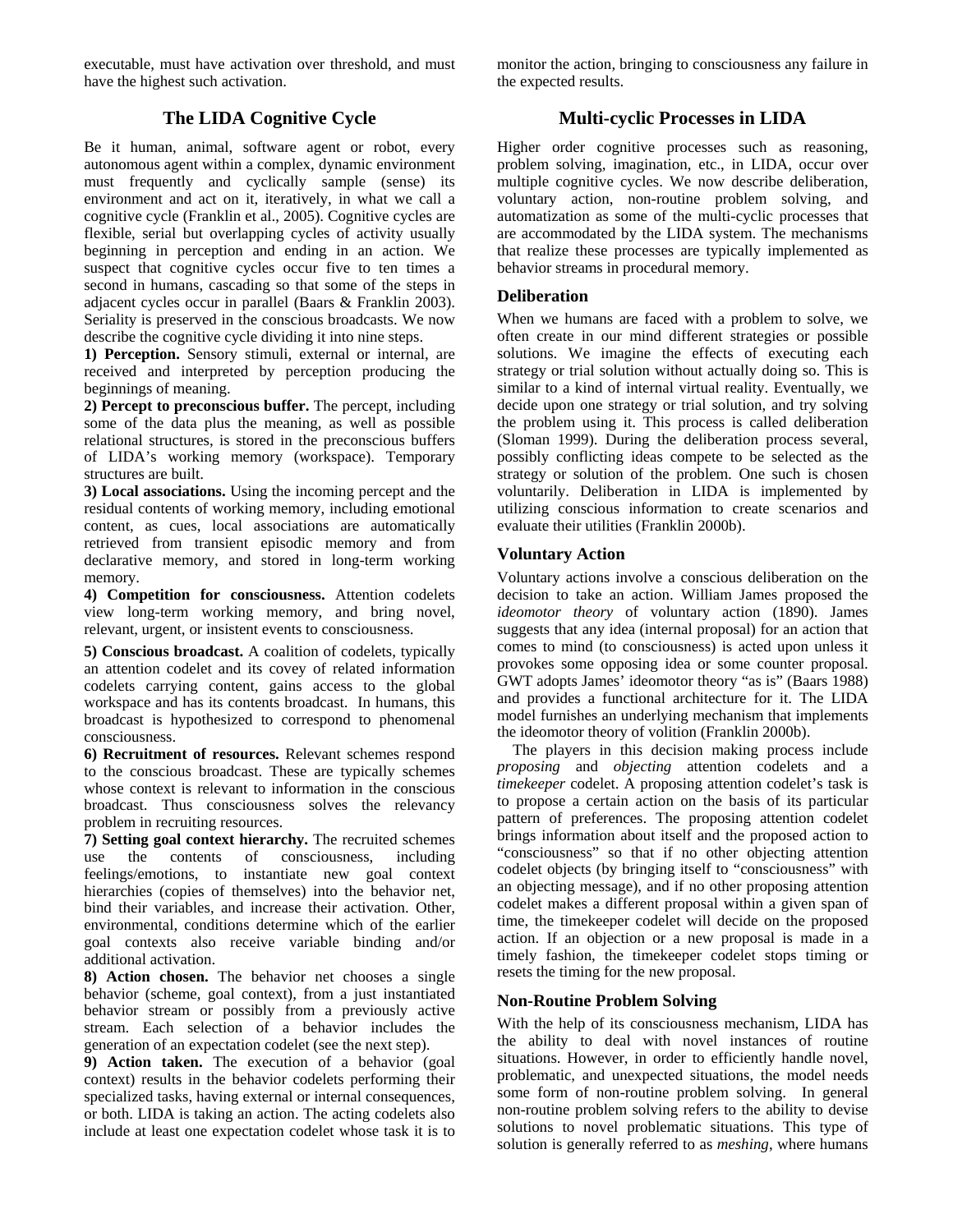utilize chunks of prior knowledge towards obtaining solutions to novel problems (Glenberg 1997). Non-routine problem solving is quite similar to planning in classical AI. However, while planning in classical AI assumes that all the individual operators are continually available for consideration, we make no such assumption due to its cognitive implausibility. Instead our approach relies on consciousness to recruit unconscious pieces of knowledge that are potentially relevant to the solution. Non-routine problem solving in the LIDA architecture is best viewed as a unique behavior stream operating over multiple cycles, with the shaping of partial plans of action at each cycle.

#### **Automatization**

Automatization refers to the human (and animal) ability to learn a procedural task to an extent that the task can be accomplished without conscious intervention. Since consciousness is a limited resource, automatized tasks free up this resource for more pressing cognitive activities such as deliberation, problem solving, reasoning, etc.

In the LIDA architecture partial plans of actions are represented by behavior streams (goal context hierarchies consisting of behaviors operating roughly in a sequence). For a non-automatized task, consciousness is required to recruit for execution the next behavior in an instantiated stream. Automatization is implemented in LIDA by means of behaviors in a stream automatically building associations with one another, thereby eliminating the need for conscious intervention. Once a task is automatized, the execution of individual behaviors is monitored by expectation codelets. When a failed execution is noted and this information is brought to consciousness, the deautomatization process is recruited to temporarily suspend the automatization thereby restoring conscious intervention (Negatu, McCauley, & Franklin, in review).

# **Developmental Learning in LIDA**

The LIDA model realizes three fundamental learning mechanisms that underlie much of human learning: 1) *perceptual learning*, the learning of new objects, categories, relations, etc., 2) *episodic learning* of events, the what, where, and when, 3) *procedural learning*, the learning of new actions and action sequences with which to accomplish new tasks. Although, the type of knowledge retained due to these three learning mechanisms differ, the mechanisms are founded on two basic premises. The first premise states that conscious awareness is sufficient for learning. Although subliminal acquisition of information appears to occur, the effect sizes are quite small compared to conscious learning. In a classic study, Standing (1973) showed that 10,000 distinct pictures could be learned with 96% recognition accuracy, after only 5 seconds of conscious exposure to each picture. No intention to learn was needed. Consciously learned educational material has been recalled after 50 years (Bahrick 1984). Conscious access greatly facilitates most types of learning. The second premise that is shared among the various learning mechanisms is that the learning is modulated by feelings and emotions, i.e. the learning rate varies with arousal (Yerkes & Dodson 1908).

Developmental learning in LIDA occurs during the conscious broadcast (step 5 of the cognitive cycle). The conscious broadcast contains the entire content of consciousness including the affective portions. The contents of perceptual associative memory are updated in light of the current contents of consciousness, including *feelings/emotions*, as well as objects, categories and relations (perceptual learning). *Up to a point, the stronger the affect, the stronger the encoding in memory*. Transient episodic memory is also updated with the current contents of consciousness, including *feelings/emotions*, as events (episodic learning). *Up to a point, the stronger the affect is, the stronger the encoding in memory*. Procedural memory (recent actions) is updated (reinforced) with *the strength of the reinforcement influenced by the strength of the affect*  (procedural learning).

# **Comparison with other models**

As described above, the LIDA model includes several cognitive mechanisms resulting in a working model of consciousness. In this section, we will compare the LIDA model with other models of consciousness.

# **CLARION vs. LIDA**

First we consider the *Connectionist Learning with Adaptive Rule Induction ON-line,* CLARION (Sun 2003) architecture. This architecture takes the two-systems view of consciousness, i.e., conscious processes (top-level knowledge) are directly accessible while unconscious processes (bottom-level knowledge) are not. In contrast, the LIDA model takes the unitary-system view of the conscious and the unconscious. LIDA implements GWT's view that the primary function of consciousness is to solve the *relevance* problem, namely, finding the resources needed to handle the current situation.

 While the CLARION architecture supports several memory systems including working memory, semantic memory and episodic memory, the LIDA model has a distinct transient episodic memory (TEM) based on the hypothesis that only conscious contents are stored in TEM to be consolidated at a later time into declarative memory. Both the models support various types of learning mechanisms, while the capability of developmental learning exists in the LIDA model. The LIDA model also supports multi-cyclic processes like deliberation, voluntary action, non-routine problem solving and automatization providing this model with a depth and vastness in modeling several aspects of cognition.

### **Schacter's model vs. LIDA**

Schacter's model (1990) has strong neuropsychological motivations with respect to dissociation of various types of knowledge in the system. The different knowledge modules in this system perform specialized and unconscious tasks and send the output to the "conscious awareness system". The LIDA model's approach to conscious awareness is clearly different from this. In LIDA, the action to be taken is chosen after the conscious broadcast (refer to LIDA's cognitive cycle above). Further, there is no clear computational distinction between conscious and unconscious processes in Schacter's model.

### **Damasio's model vs. LIDA**

Damasio's model (1990) is neuro-anatomically motivated, with several "sensory convergence zones" integrating information from sensory modalities through forward and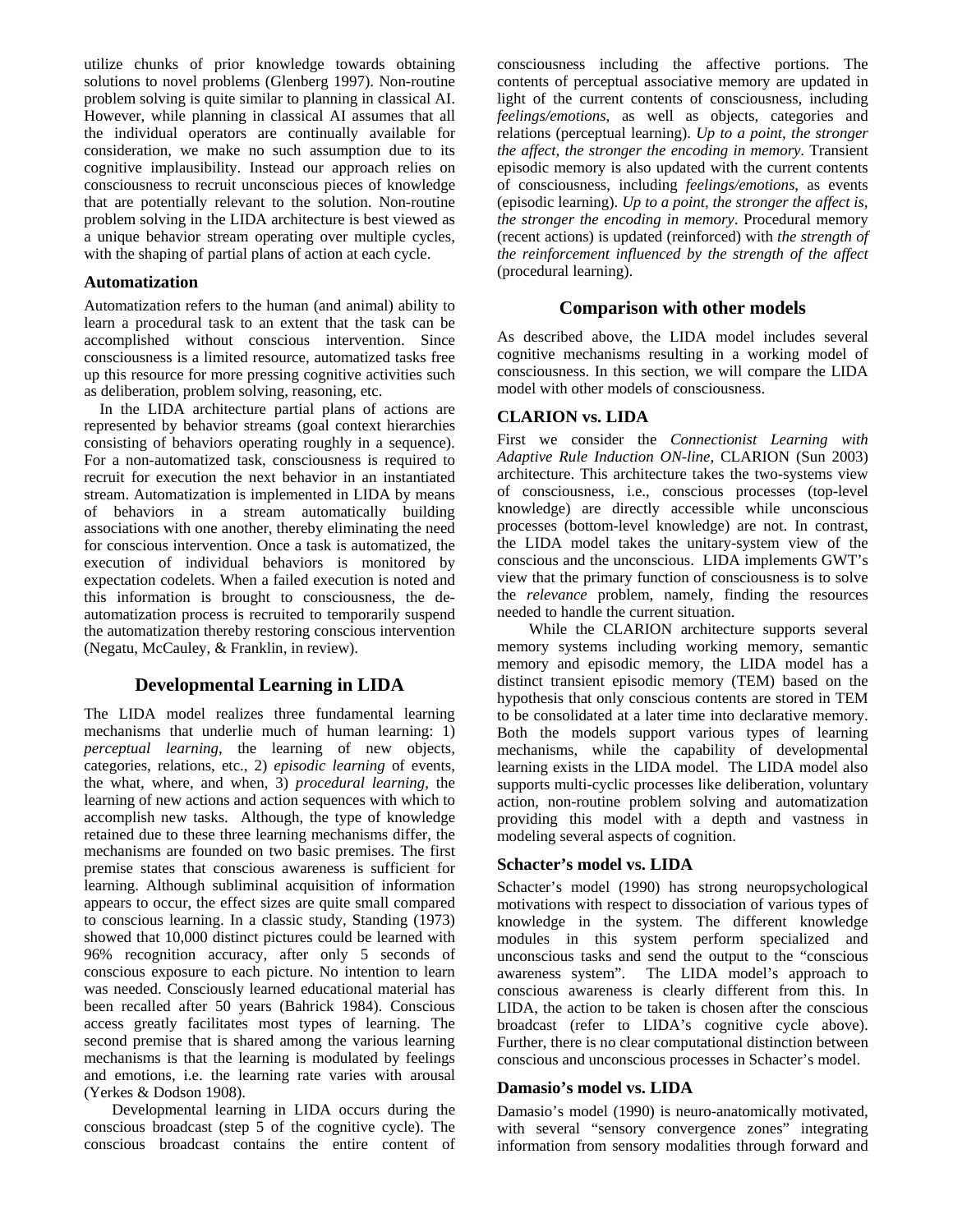backward synaptic connections. The activation passes through the entire system, with the resulting "broadcast" making the information stored about an entity available. This is described as "accessibility of consciousness". The model has no central information store. In contrast, the LIDA model has a 'consciousness' module to implement functional consciousness. Compared to the LIDA model, Damasio's model is much more narrow in scope with respect to the cognitive mechanisms addressed. However, an advantage to Damasio's model is that it addresses multimodal sensory convergence which has not yet been explicitly addressed in the LIDA model's perception module.

#### **Cotterill's model vs. LIDA**

The "master-module" model of consciousness by Cotterill (1997) postulates that consciousness arises from the planning of movements. The master-module in this system is the brain's motor planner. Movement is the central aspect of this model. To that extent, this model is comparable to the LIDA model, where the cognitive cycle is continuously acting and sensing its environment. The LIDA model has a much broader scope in modeling cognition compared to the master-module model.

# **ICARUS vs. LIDA**

Similar to the LIDA model, the ICARUS architecture (Langley, P., in press) has comparative breadth in modeling cognition. ICARUS is based on Newell's view (1990) that agent architectures should incorporate strong theoretical assumptions about the nature of the mind. This is also true of the LIDA model as it attempts to integrate what we know about cognition from neuroscience, cognitive science and AI.

ICARUS has several memory systems, both long-term and short-term, similar to LIDA. It has a separate memory module for "skills or procedures" similar to LIDA's procedural memory. Similar to the CLARION model, there is no transient episodic memory system (which plays a unique role in the LIDA model) in ICARUS, though there are perceptual and motor buffers in the short-term memories of this model. Similar to LIDA, the ICARUS architecture has a strong correspondence amongst the contents of its short-term and long-term memories.

 ICARUS has separate performance modules for conceptual inference, skill execution and problem solving. These modules are very inter-related with respect to building on each others' output and operating on the same subsystems/structures of the architecture, including the long-term memories. This is directly compatible with LIDA's cognitive cycle.

The ICARUS architecture has a learning module which generates a new skill whenever a goal is achieved with problem-solving and execution. In contrast to the LIDA architecture, there are no multiple learning mechanisms. While the learning in ICARUS is incremental, there is no developmental learning. The ICARUS architecture does not mention a 'consciousness' or awareness module.

#### **Conclusion**

Here we have presented the LIDA model as a case study of models of consciousness (MoC), and compared it with other such MoC. Though the various models often have, by necessity, many areas of similarity, the comparisons above suggest a number of possible lacunae in many of the models, many or most of which could perhaps be filled, to the improvement of the models. Here we will enumerate some of these suggested lacunae.

In recent years, artificial intelligence and cognitive science have both been moving rapidly toward an embodied/enactive/situated view of intelligence and cognition (Barsalou 1999; Franklin 1997; Glenberg 1997; Varela Thompson, & Rosch 1991). (The neuroscientists have long adhered to that view.) The case study of the LIDA model presented here and its comparison with other MoC, suggests that designers of other models of consciousness might well adopt this same view. While the LIDA model begins with sensation and ends with action, many of the other models assume that sensation/perception is provided and go on to model higher-level processes only, thereby running the risk of avoiding some of the really significant problems associated with perception.

Global Workspace Theory (GWT) has become the currently dominant bio-psychological theory of consciousness. Our case study model, LIDA, implements a major portion of GWT. The theories of Dehaene (Dehaene & Naccache 2001) and of Shanahan (2006) are the only other MoC to avail themselves of the insights of GWT, particularly of its solution to the relevance problem, a major function of consciousness.

Learning and development is becoming an ever more significant part of cognitive modeling, both computational and conceptual, and the several varieties of learning form an integral part of the LIDA (Learning IDA) model. Most of the other MoC discussed here provide some form of procedural learning, usually selectionist procedural learning via reinforcement, but some also include instructionist procedural learning. Episodic learning is included in a few of the other MoC, while perceptual learning is almost universally omitted, to the detriment of these models, at least in our view.

Finally, the LIDA model implementation of the multicyclic processes of conscious volition and deliberation, a form of imagination, seem unique among the other MoC to which we compared our model. Our conclusion is that many of the MoC might well benefit by taking perception, including perceptual learning, more seriously, by availing themselves of the insights of GWT, including volition via ideomotor theory, by the use of feelings and emotions to facilitate learning and development.

A final comparison of the LIDA model to humans, whom we model, reveals even more lacunae than those so belabored in the preceding paragraphs. For a start, LIDA is missing metacognition, perhaps a half-dozen senses of self, attentional learning, and a host of multi-cyclic cognitive processes, as well a clear account of how new skills are learned first with the active participation of consciousness, and later progress to becoming sensory-motor automatisms that operate completely unconsciously (Goodale and Milner 2004). There's so much work to be done to take the beam from our own eye.